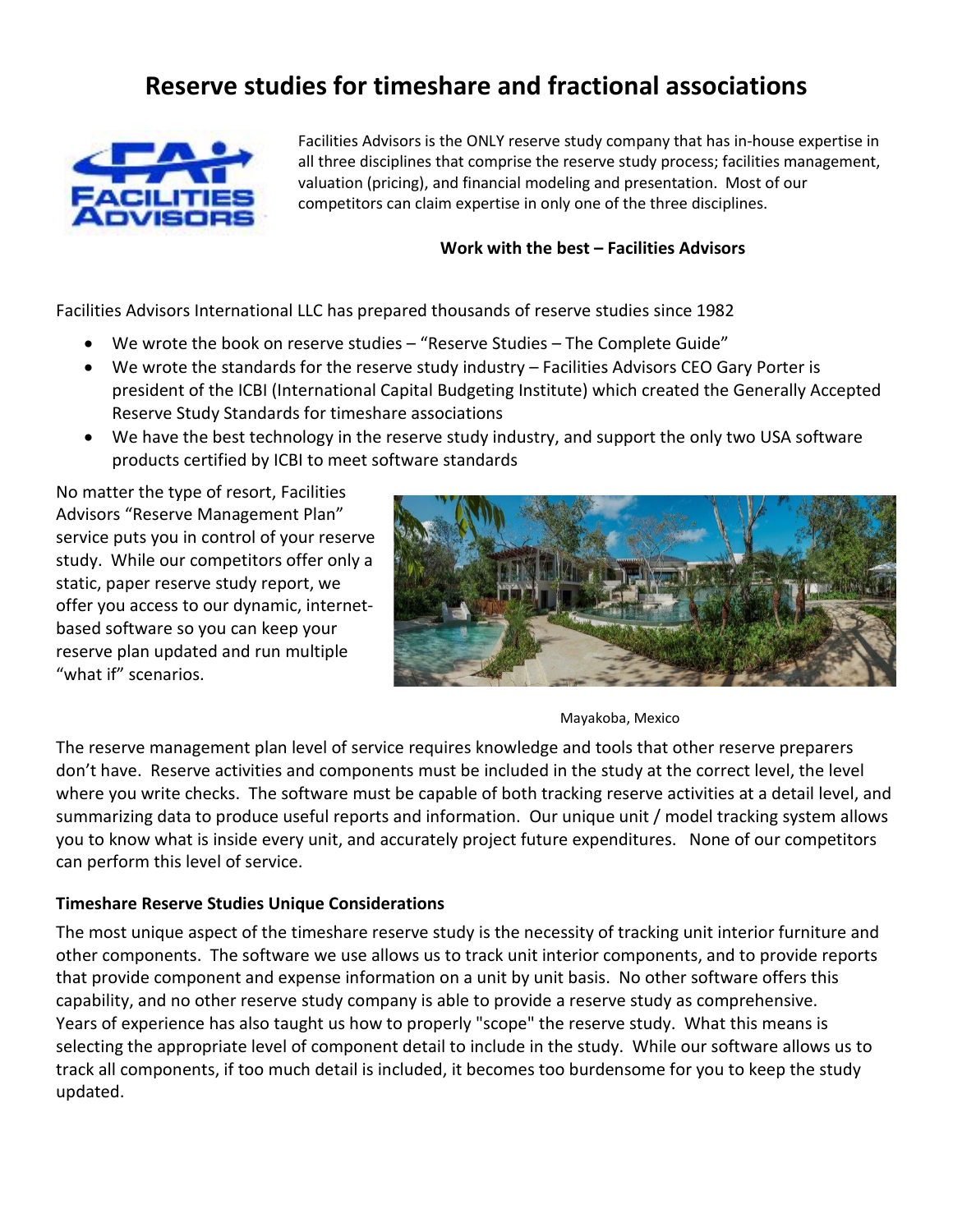

As an example, if we were to track ALL components in a standard two-bedroom timeshare unit, we could identify as many as 180 components. But, by limiting the component list to roughly the 40 to 50 largest items, we still catch 80% - 90% of total costs on an itemized basis. The remaining 10% to 20% of costs are grouped into a single component. This is the most efficient way to both

capture, manage, and update the component information. This keeps the quantity of data small enough that you can actually manage it without being mired down in too much detail.

This is where working with Facilities Advisors provides a huge benefit to you. In order to properly manage your reserve plan on a real time basis, you MUST be able to track components on a unit-by-unit basis. As an example, when you replace a dining set in one unit without replacing all dining sets in other units, it throws off the timing of the replacement cycle. Using either one of the two reserve study software platforms that we support, the PRA System or Facilities 7, you have the unit tracking capability that you need to manage your reserves.

## **Reserve Study Services**

Facilities Advisors International (FAI) can provide you with information that no one else can provide, such as a complete inventory by location, down to the level that we can show you every common area component in a specific room. A Facilities Advisors Inc. reserve study with internet-based software provides you with a dynamic management tool, not a static "once every three years" paper report.

You can count on us for quality service for any type of association, and no matter where it's located. We have been providing quality reserve study services since 1982.

- **Experience**
- Quality service
- Competitive fee structure
- Easy-to-read reports
- Internet-Based Software

#### **important things an Association should get from a Reserve Study**

A reserve study from Facilities Advisors gives you the three things most important to your peace of mind

- 1. A solid financial plan with reports that make sense
- 2. A comprehensive and competent site visit and component condition assessment
- 3. Guidance in the development of a structured maintenance plan to minimize overall future costs

A reserve study is a financial projection that calculates the funding requirements to replace the association's common area components that it is responsible for maintaining. The reserve study report contains a funding plan to meet these requirements, generally designed to level out cash flow and avoid special assessments. The funding plan incorporates inflation, interest earnings, financing programs and repayment of debt.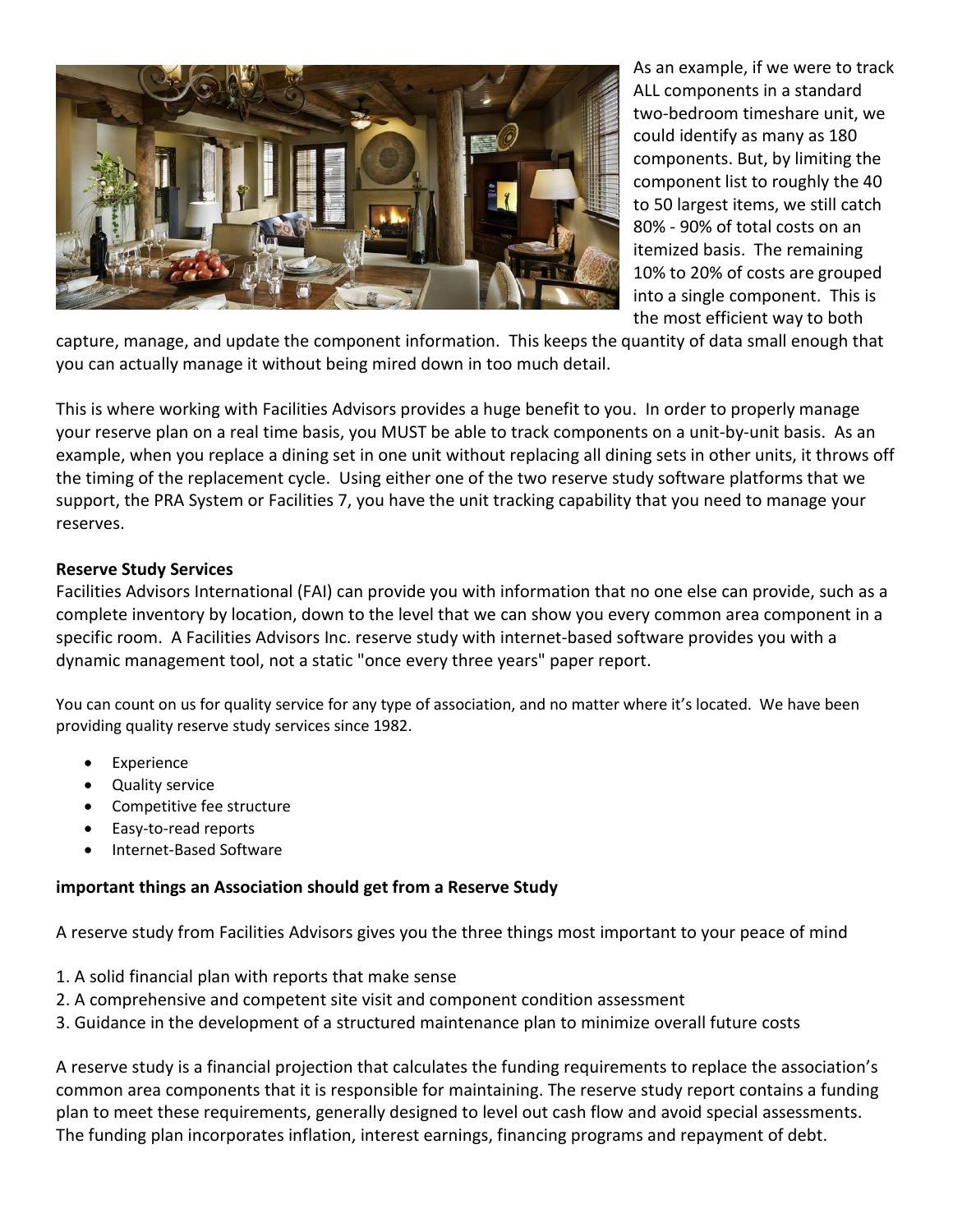

Acapulco, Mexico

## **Types of reports** -.

**Type 1 - Full Reserve Study -** We perform a complete site visit, identifying and quantifying common area components. This also includes our component condition assessment and photo inventory of most components.

**Type 2 - Update of Reserve Study with Site Visit -** The level 2 site visit is less comprehensive than a level 1 site visit in that the identification and quantification of components is assumed to be the same as determined in a prior level 1 site visit, unless it appears that there have been changes. The level 2 site visit focuses on the component condition assessment and updates the photo inventory where necessary.

**Type 3 - Update of Reserve Study without Site Visit -** An annual update to the reserve study is simply good planning. This allows you to "refresh" the funding plan and account for minor variations from the original funding plan. We inquire about expenditures made, changes in pricing of replacement costs, and variations in funding from the original plan, but do not perform a site visit. This is a valuable planning tool at a very reasonable cost, generally no more than 25% of the cost of a full study.



Miramar Beach, Florida **Whistler, Canada** Whistler, Canada